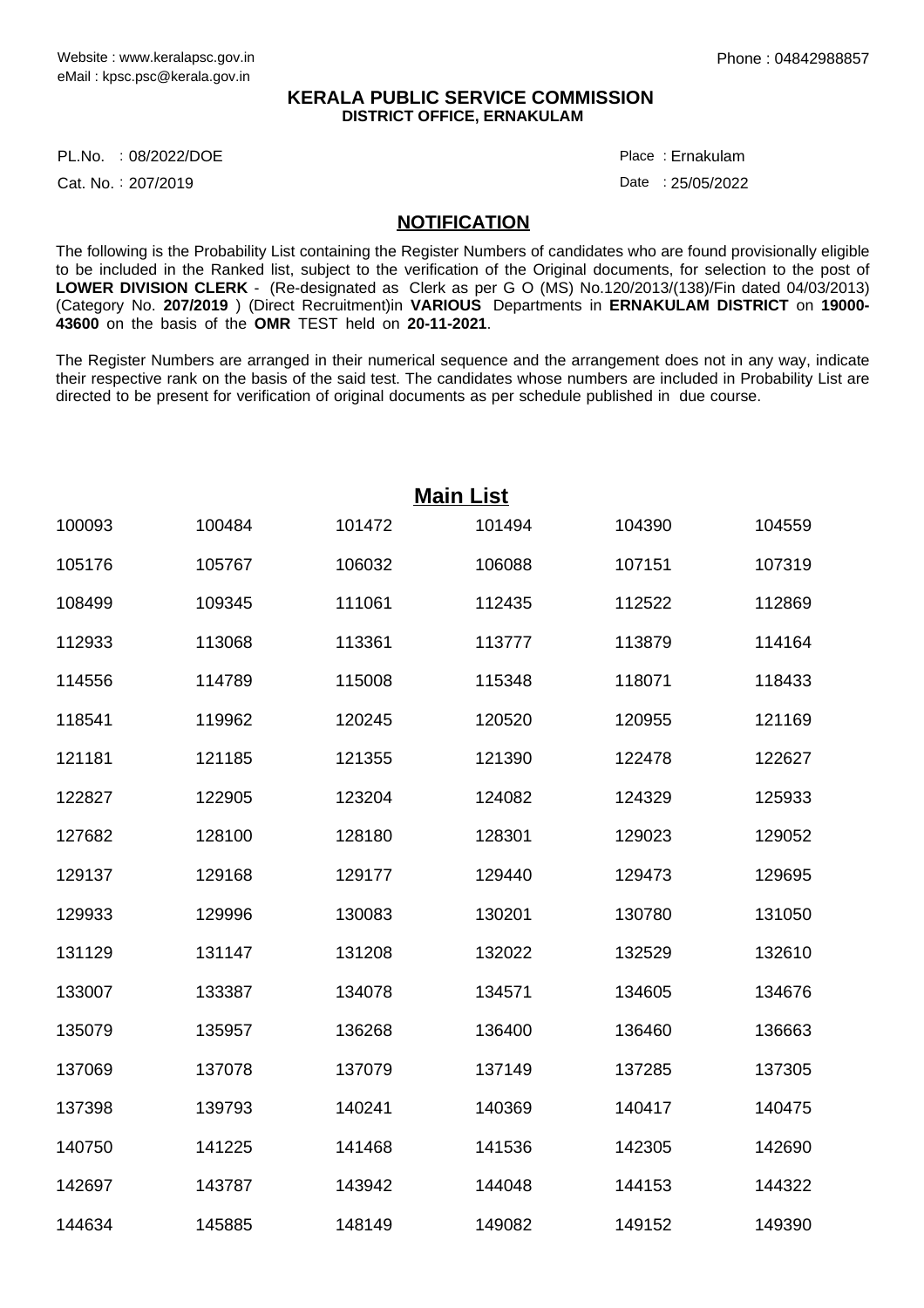|        |        |                 |        |        | $L1 \times N$ |
|--------|--------|-----------------|--------|--------|---------------|
| 149844 | 150655 | 150758          | 150989 | 151043 | 152175        |
| 152201 | 152394 | 152955          | 153830 | 154021 | 154748        |
| 155128 | 155140 | 155376          | 155490 | 155554 | 155892        |
| 156204 | 156765 | 157006          | 157221 | 157379 | 157653        |
| 158285 | 158685 | 158838          | 158860 | 159061 | 159165        |
| 159782 | 160273 | 160530          | 160579 | 160600 | 160935        |
| 161281 | 161970 | 162374          | 162524 | 162540 | 162842        |
| 163126 | 165013 | 165598          | 168900 | 169784 | 170560        |
| 170592 | 170863 | 171128          | 171374 | 171379 | 171463        |
| 171492 | 171635 | 172297          | 172508 | 172546 | 172608        |
| 172885 | 173286 | 173342          | 173347 | 173412 | 173568        |
| 173675 | 173715 | 173735          | 173960 | 174007 | 174717        |
| 175319 | 175916 | 175997          | 176065 | 176316 | 176839        |
| 176869 | 176966 | 176981          | 177123 | 177289 | 177377        |
| 177400 | 177807 | 177933          | 177981 | 178285 | 178310        |
| 178542 | 179098 | 179164          | 179328 | 179805 | 179821        |
| 180096 | 180105 | 180234          | 180395 | 180758 | 180829        |
| 181426 | 181528 | 181886          | 182167 | 182178 | 182290        |
| 182394 | 182605 | 182721          | 182927 | 182993 | 183382        |
| 183426 | 183435 | 183474          | 183630 | 183983 | 184079        |
| 184438 | 184441 | 184896 DA-LD/CP | 184991 | 185127 | 185162        |
| 185449 | 185525 | 185822          | 185955 | 185958 | 186055        |
| 186230 | 186312 | 186416          | 186525 | 186867 | 187116        |
| 187797 | 187860 | 188137          | 188918 | 189012 | 189022        |
| 189089 | 189282 | 189403          | 189728 | 189846 | 189926        |
| 189991 | 190194 | 190402          | 190523 | 191519 | 191724        |
| 192050 | 192282 | 192720          | 192775 | 193121 | 193307        |
| 195222 | 195441 | 195520          | 196207 | 196279 | 196280        |
| 196332 | 196618 | 197054          | 197685 | 197760 | 197968        |
| 198511 | 198701 | 199957          | 200379 | 200694 | 201024        |
| 201210 | 201357 | 204130          | 205688 | 206042 | 206122        |
| 206722 | 207489 | 207948          | 207956 | 208020 | 208076        |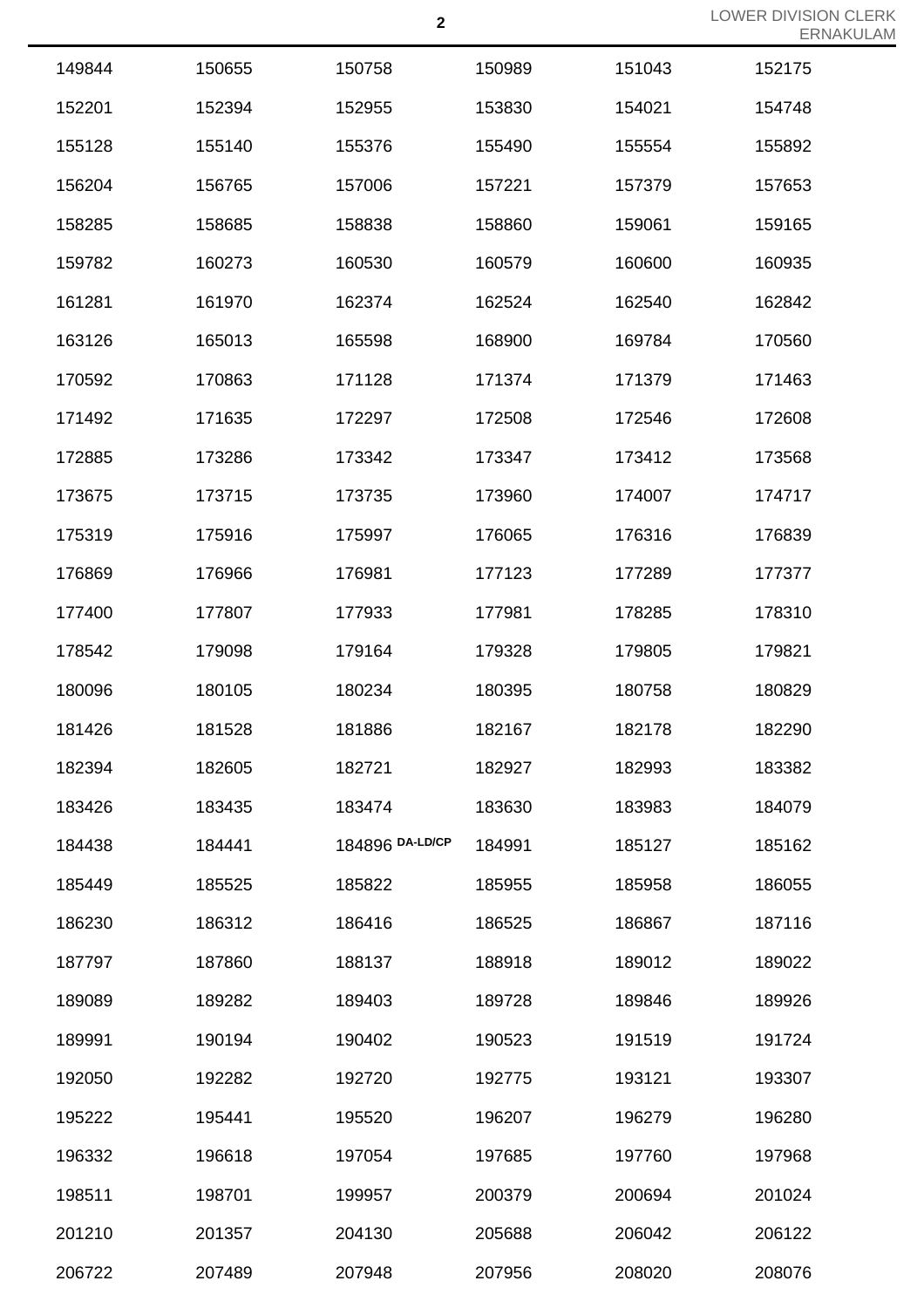|        |        |        |                 |        | LINN   |
|--------|--------|--------|-----------------|--------|--------|
| 208118 | 208124 | 208131 | 208162          | 208181 | 208209 |
| 208233 | 208267 | 208284 | 208316          | 208321 | 208428 |
| 208444 | 208451 | 208532 | 208576          | 208605 | 208635 |
| 208652 | 208704 | 208728 | 208743 DA-LD/CP | 208759 | 208808 |
| 208829 | 208869 | 208875 | 208876          | 208922 | 208957 |
| 208964 | 208980 | 209039 | 209070          | 209072 | 209123 |
| 209151 | 209185 | 209249 | 209279          | 209288 | 209303 |
| 209321 | 209338 | 209339 | 209383          | 209387 | 209390 |
| 209408 | 209428 | 209481 | 209497          | 209504 | 209586 |
| 209589 | 209670 | 209723 | 209734          | 209743 | 209751 |
| 209766 | 209773 | 209776 | 209794          | 209822 | 209859 |
| 209860 | 209869 | 209874 | 209887          | 209896 | 209901 |
| 209918 | 209919 | 209964 | 210043          | 210060 | 210085 |
| 210116 | 210162 | 210174 | 210178          | 210235 | 210253 |
| 210260 | 210281 | 210337 | 210341          | 210357 | 210358 |
| 210359 | 210412 | 210432 | 210443          | 210473 | 210516 |
| 210609 | 210624 | 210628 | 210670          | 210684 | 210692 |
| 210703 | 210706 | 210764 | 210769          | 210784 | 210876 |
| 210902 | 210907 | 210925 | 210937          | 210948 | 210959 |
| 210991 | 211035 | 211043 | 211044          | 211069 | 211082 |
| 211095 | 211124 | 211188 | 211397          | 211405 | 211430 |
| 211455 | 211459 | 211461 | 211463          | 211516 | 211520 |
| 211581 | 211614 | 211641 | 211644          | 211658 | 211666 |
| 211677 | 211693 | 211706 | 211731          | 211732 | 211787 |
| 211791 | 211797 | 211811 | 211834          | 211981 | 211994 |
| 212000 | 212001 | 212015 | 212061          | 212112 | 212116 |
| 212156 | 212160 | 212226 | 212230          | 212241 | 212251 |
| 212255 | 212294 | 212296 | 212307          | 212389 | 212417 |
| 212420 | 212433 | 212461 | 212474          | 212487 | 212491 |
| 212528 | 212533 | 212541 | 212561          | 212568 | 212610 |
| 212615 | 212649 | 212663 | 212667          | 212670 | 212700 |
| 212722 | 212726 | 212751 | 212758          | 212766 | 212771 |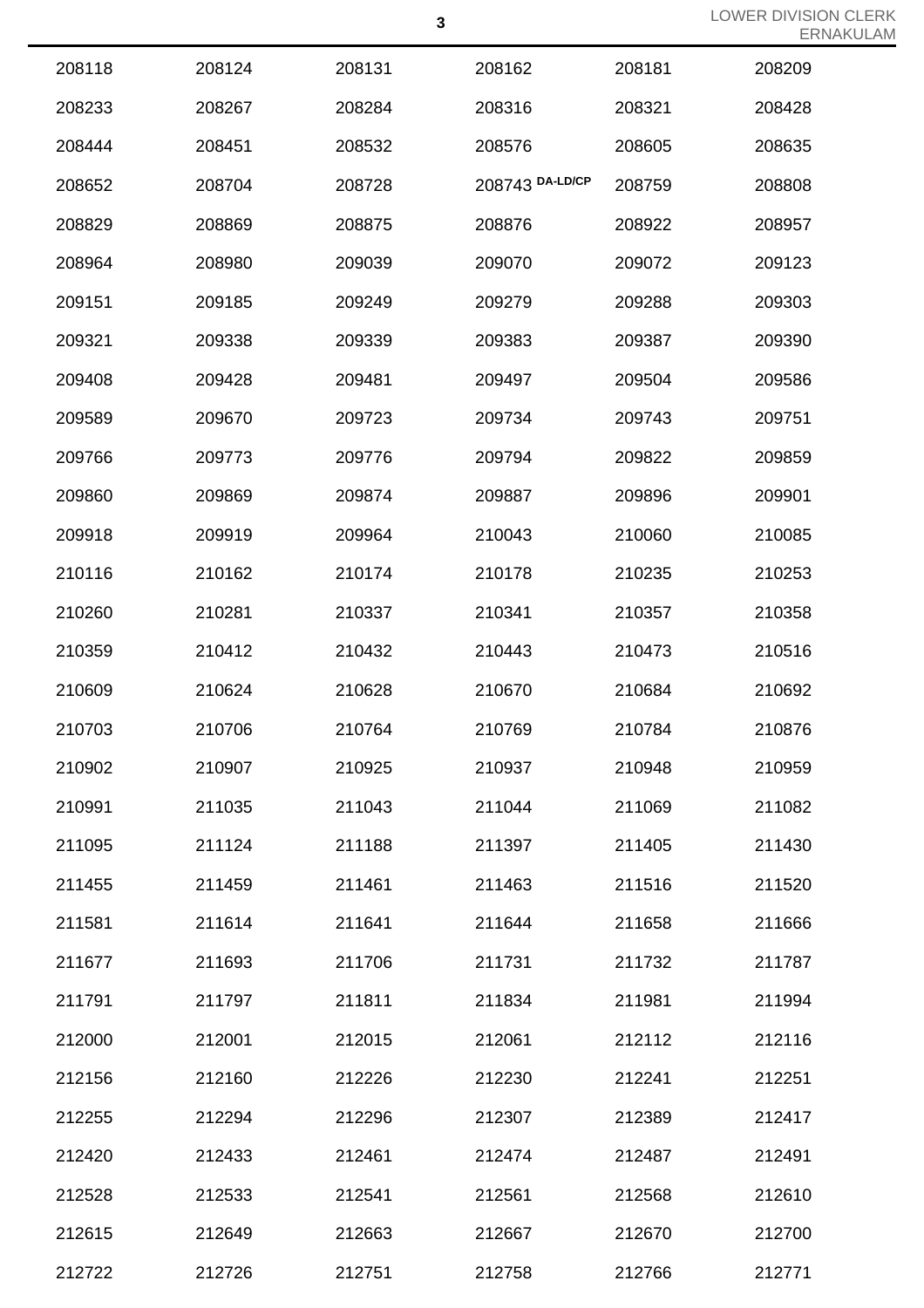|        |        |        |        |        | LNNA   |
|--------|--------|--------|--------|--------|--------|
| 212801 | 212802 | 212808 | 212822 | 212824 | 212832 |
| 212846 | 212860 | 212866 | 212880 | 212881 | 212884 |
| 212994 | 213027 | 213035 | 213044 | 213051 | 213076 |
| 213080 | 213094 | 213105 | 213158 | 213228 | 213271 |
| 213284 | 213310 | 213343 | 213364 | 213444 | 213451 |
| 213461 | 213468 | 213531 | 213534 | 213548 | 213563 |
| 213593 | 213595 | 213599 | 213602 | 213630 | 213679 |
| 213709 | 213719 | 213720 | 213763 | 213792 | 213842 |
| 213875 | 213879 | 213902 | 213909 | 213912 | 213913 |
| 213916 | 213917 | 213924 | 213982 | 213993 | 213995 |
| 214013 | 214018 | 214067 | 214101 | 214110 | 214127 |
| 214132 | 214191 | 214193 | 214208 | 214224 | 214244 |
| 214282 | 214297 | 214309 | 214359 | 214384 | 214523 |
| 214527 | 214557 | 214558 | 214625 | 214666 | 214672 |
| 214701 | 214761 | 214782 | 214815 | 214868 | 214884 |
| 214908 | 214913 | 214943 | 214968 | 214979 | 215102 |
| 215128 | 215131 | 215233 | 215236 | 215240 | 215282 |
| 215350 | 215401 | 215408 | 215417 | 215444 | 215449 |
| 215495 | 215505 | 215521 | 215533 | 215554 | 215624 |
| 215631 | 215672 | 215684 | 215709 | 215712 | 215728 |
| 215802 | 215824 | 215855 | 215859 | 215861 | 215876 |
| 215878 | 215899 | 215914 | 215968 | 216018 | 216025 |
| 216029 | 216055 | 216078 | 216093 | 216094 | 216146 |
| 216152 | 216159 | 216276 | 216300 | 216388 | 216397 |
| 216405 | 216484 | 216501 | 216521 | 216539 | 216556 |
| 216600 | 216601 | 216670 | 216686 | 216695 | 216728 |
| 216756 | 216836 | 216844 | 216884 | 216897 | 216916 |
| 216917 | 216971 | 217003 | 217036 | 217092 | 217100 |
| 217145 | 217181 | 217189 | 217192 | 217246 | 217268 |
| 217288 | 217329 | 217330 | 217383 | 217390 | 217401 |
| 217403 | 217436 | 217474 | 217486 | 217503 | 217508 |
| 217517 | 217535 | 217570 | 217599 | 217600 | 217620 |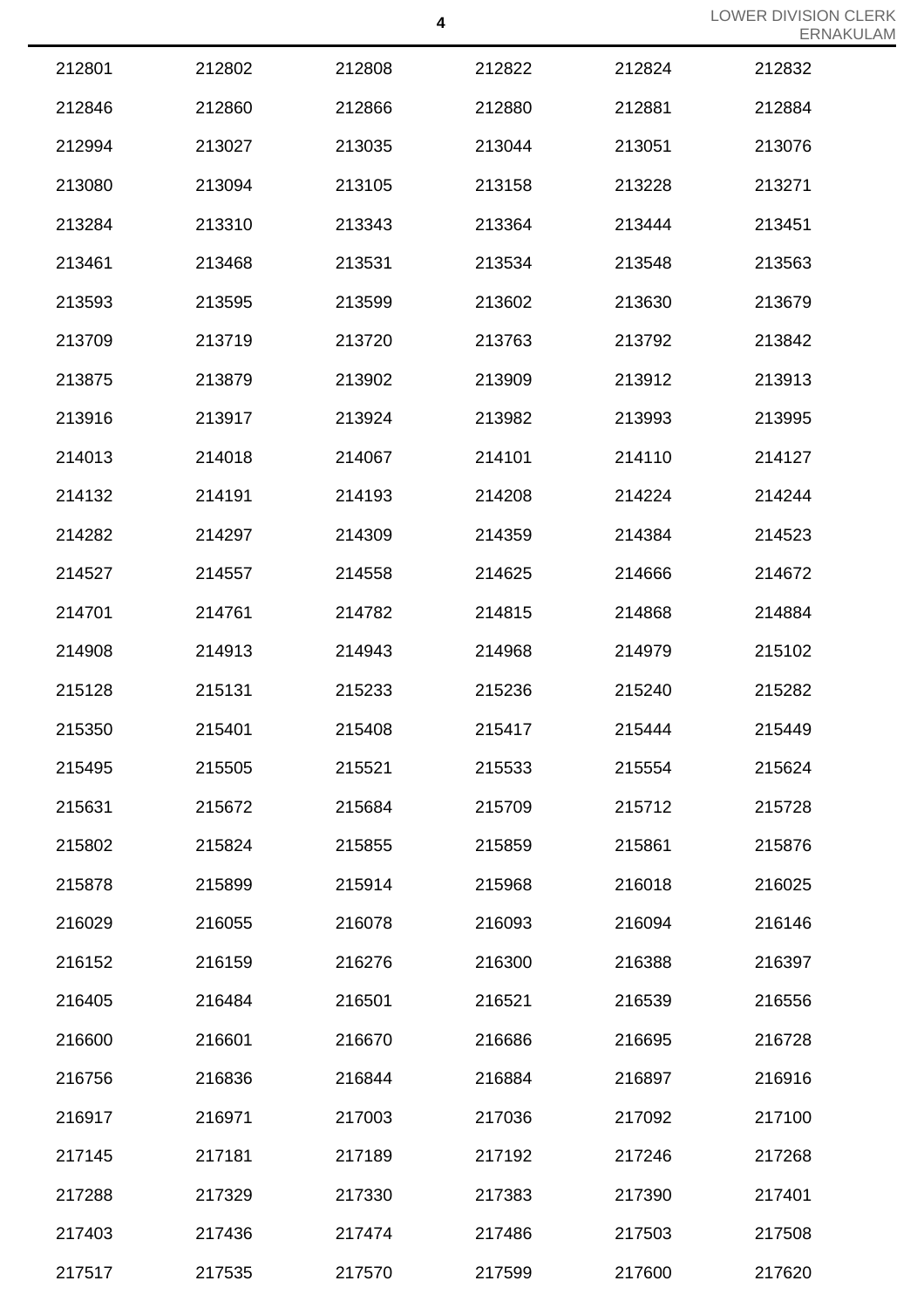|        |        |        | 5      |        | <b>LOWER DIVISION</b><br><b>ERNA</b> |
|--------|--------|--------|--------|--------|--------------------------------------|
| 217656 | 217660 | 217697 | 217708 | 217733 | 217734                               |
| 217740 | 217744 | 217746 | 217765 | 217769 | 217799                               |
| 217850 | 217854 | 217925 | 217933 | 217963 | 218024                               |
| 218031 | 218092 | 218158 | 218160 | 218188 | 218197                               |
| 218210 | 218244 | 218284 | 218291 | 218297 | 218362                               |
| 218368 | 218376 | 218410 | 218412 | 218476 | 218480                               |
| 218515 | 218519 | 218529 | 218539 | 218557 | 218561                               |
| 218571 | 218576 | 218622 | 218632 | 218657 | 218669                               |
| 218673 | 218676 | 218692 | 218736 | 218782 | 218823                               |
| 218879 | 218888 | 218896 | 218914 | 218921 | 218939                               |
| 218941 | 218961 | 219010 | 219093 | 219115 | 219174                               |
| 219262 | 219270 | 219271 | 219343 | 219354 | 219368                               |
| 219404 | 219432 | 219501 | 219513 | 219536 | 219537                               |
| 219548 | 219577 | 219590 | 219596 | 219610 | 219616                               |
| 219653 | 219664 | 219677 | 219694 | 219738 | 219793                               |
| 219797 | 219814 | 219889 | 219904 | 219927 | 219933                               |
| 219960 | 219983 | 220020 | 220078 | 220088 | 220108                               |
| 220152 | 220189 | 220198 | 220202 | 220267 | 220272                               |
| 220277 | 220311 | 220346 | 220372 | 220380 | 220385                               |
| 220412 | 220423 | 220467 | 220475 | 220507 | 220534                               |
| 220538 | 220583 | 220611 | 220691 | 220737 | 220782                               |
| 220785 | 220803 | 220809 | 220822 | 220854 | 220860                               |
| 220898 | 220909 | 220970 | 220977 | 221040 | 221055                               |
| 221070 | 221084 | 221118 | 221123 | 221139 | 221186                               |
| 221207 | 221220 | 221260 | 221263 | 221290 | 221293                               |
| 221394 | 221409 | 221422 | 221425 | 221443 | 221493                               |
| 221574 | 221584 | 221612 | 221620 | 221644 | 221688                               |
| 221713 | 221720 | 221750 | 221767 | 221777 | 221784                               |
| 221819 | 221820 | 221822 | 221825 | 221842 | 221848                               |
| 221858 | 221886 | 221932 | 221937 | 221958 | 222024                               |
| 222104 | 222105 | 222167 | 222185 | 222193 | 222196                               |
| 222214 | 222218 | 222297 | 222312 | 222325 | 222384                               |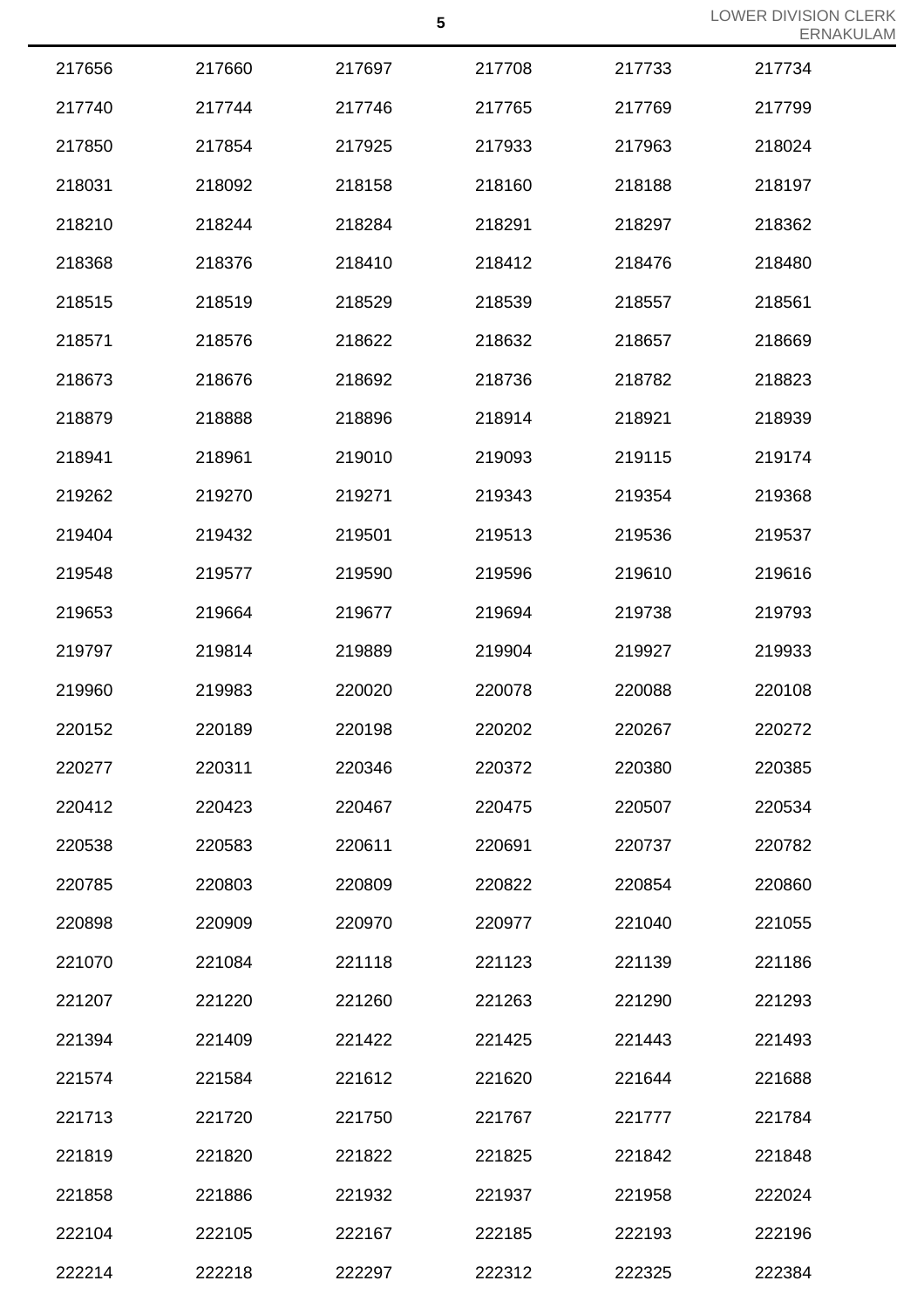|        |        |        |        |        | <b>ERIVA</b> |
|--------|--------|--------|--------|--------|--------------|
| 222388 | 222397 | 222410 | 222445 | 222447 | 222465       |
| 222477 | 222531 | 222639 | 222673 | 222696 | 222703       |
| 222727 | 222736 | 222753 | 222761 | 222765 | 222821       |
| 222937 | 222962 | 223005 | 223041 | 223142 | 223173       |
| 223174 | 223177 | 223232 | 223261 | 223265 | 223275       |
| 223282 | 223288 | 223308 | 223312 | 223323 | 223379       |
| 223387 | 223393 | 223427 | 223429 | 223476 | 223495       |
| 223518 | 223533 | 223563 | 223581 | 223630 | 223641       |
| 223655 | 223684 | 223795 | 223838 | 223849 | 223955       |
| 223964 | 223996 | 224026 | 224027 | 224038 | 224065       |
| 224096 | 224101 | 224104 | 224137 | 224144 | 224191       |
| 224199 | 224212 | 224284 | 224296 | 224313 | 224330       |
| 224340 | 224345 | 224359 | 224386 | 224400 | 224436       |
| 224451 | 224464 | 224490 | 224494 | 224504 | 224540       |
| 224550 | 224560 | 224563 | 224566 | 224583 | 224621       |
| 224624 | 224638 | 224662 | 224668 | 224678 | 224704       |
| 224768 | 224803 | 224828 | 224845 | 224884 | 224908       |
| 224918 | 224966 | 224968 | 224972 | 224990 | 225022       |
| 225024 | 225025 | 225028 | 225051 | 225075 | 225079       |
| 225097 | 225128 | 225141 | 225156 | 225158 | 225163       |
| 225172 | 225174 | 225177 | 225200 | 225211 | 225221       |
| 225260 | 225356 | 225358 | 225364 | 225376 | 225400       |
| 225473 | 225518 | 225540 | 225548 | 225591 | 225615       |
| 225618 | 225621 | 225651 | 225682 | 225683 | 225699       |
| 225709 | 225795 | 225809 | 225816 | 225832 | 225860       |
| 225891 | 225894 | 225941 | 225956 | 226007 | 226037       |
| 226056 | 226094 | 226110 | 226131 | 226139 | 226147       |
| 226172 | 226175 | 226227 | 226265 | 226283 | 226298       |
| 226362 | 226367 | 226379 | 226393 | 226417 | 226425       |
| 226428 | 226470 | 226477 | 226481 | 226495 | 226500       |
| 226531 | 226533 | 226544 | 226565 | 226568 | 226617       |
| 226655 | 226658 | 226661 | 226683 | 226721 | 226744       |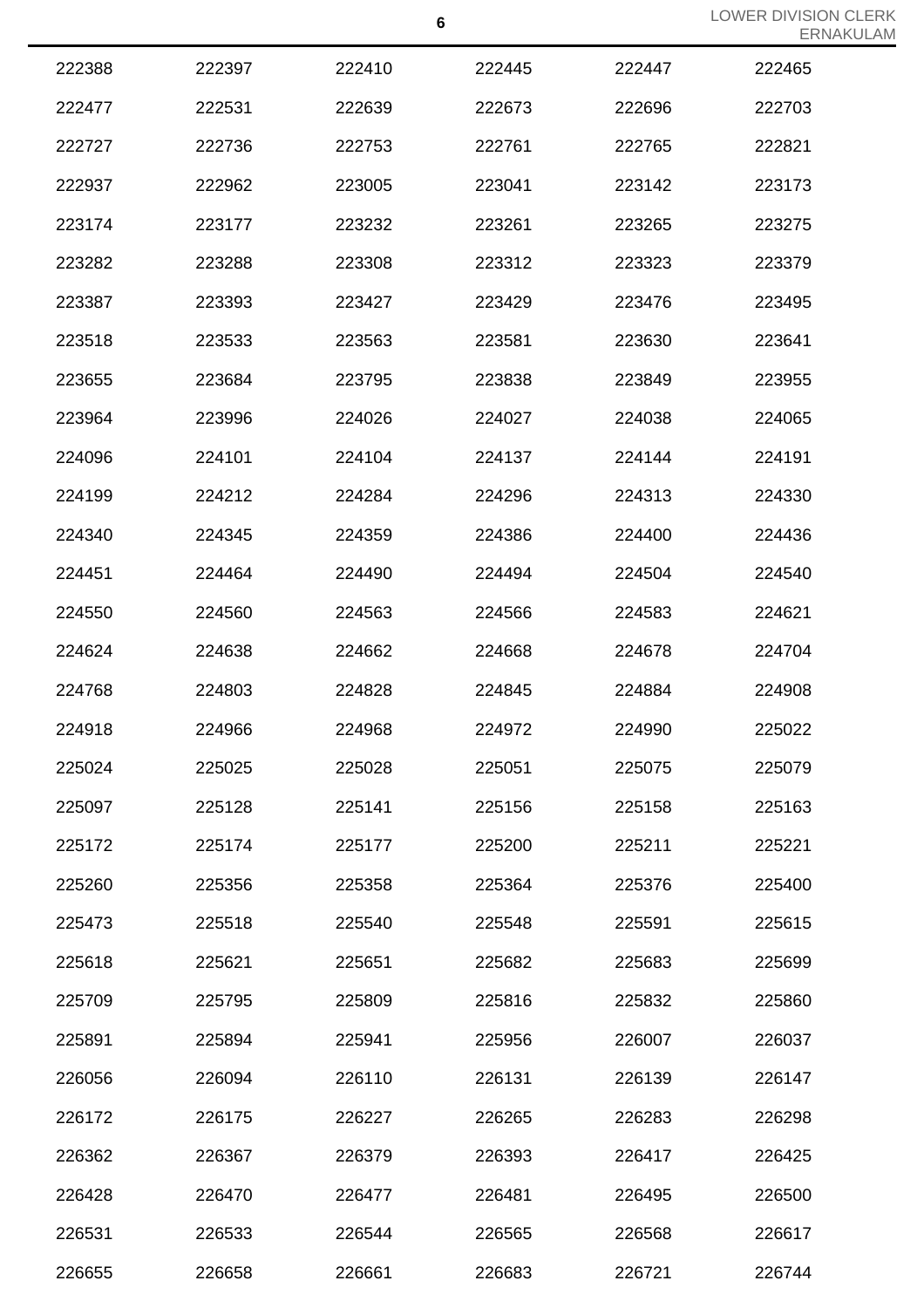| 226760 | 226778 | 226784 | 226798 | 226832 | 226837 |
|--------|--------|--------|--------|--------|--------|
| 226875 | 226895 | 226943 | 226963 | 226979 | 226986 |
| 226992 | 227006 | 227010 | 227017 | 227081 | 227095 |
| 227117 | 227121 | 227147 | 227154 | 227187 | 227193 |
| 227196 | 227204 | 227205 | 227218 | 227226 | 227245 |
| 227247 | 227282 | 227327 | 227332 | 227340 | 227347 |
| 227354 | 227358 | 227415 | 227433 | 227470 | 227489 |
| 227541 | 227602 | 227613 | 227617 | 227638 | 227663 |
| 227682 | 227686 | 227725 | 227766 | 227776 | 227803 |
| 227816 | 227829 | 227837 | 227873 | 227880 | 227887 |
| 227900 | 227914 | 227949 | 227955 | 227970 | 227986 |
| 227990 | 227994 | 228025 | 228046 | 228048 | 228057 |
| 228065 | 228067 | 228071 | 228213 | 230198 | 230220 |
| 230519 | 232302 | 232687 | 233055 | 234918 | 236019 |
| 237142 | 238733 | 238899 | 240943 | 243234 | 243603 |
| 253104 | 257002 | 260782 | 262884 | 268124 | 268389 |
| 268861 | 269363 | 274293 | 274984 | 282884 | 286485 |
| 288693 | 290075 | 291813 | 297752 | 298947 | 305596 |
| 308100 | 309958 | 321638 | 325202 |        |        |

# **Supplementary List**

### **Ezhava/Thiyya/Billava**

| 102463 | 111454 | 114534 | 130025 | 131651 | 131861 |
|--------|--------|--------|--------|--------|--------|
| 135561 | 138417 | 138797 | 138798 | 139278 | 139414 |
| 142496 | 145923 | 151107 | 151281 | 152626 | 155515 |
| 155778 | 155974 | 156159 | 156276 | 160493 | 170455 |
| 170540 | 170636 | 170882 | 170972 | 171150 | 171594 |
| 171926 | 172531 | 173142 | 173426 | 173474 | 173663 |
| 173802 | 174513 | 175334 | 175664 | 176364 | 176474 |
| 176862 | 176899 | 178459 | 178548 | 178833 | 179124 |
| 179423 | 179598 | 179890 | 179947 | 179966 | 179977 |
| 180250 | 181108 | 181947 | 181991 | 182030 | 182049 |
| 182426 | 183118 | 183411 | 184476 | 184682 | 184928 |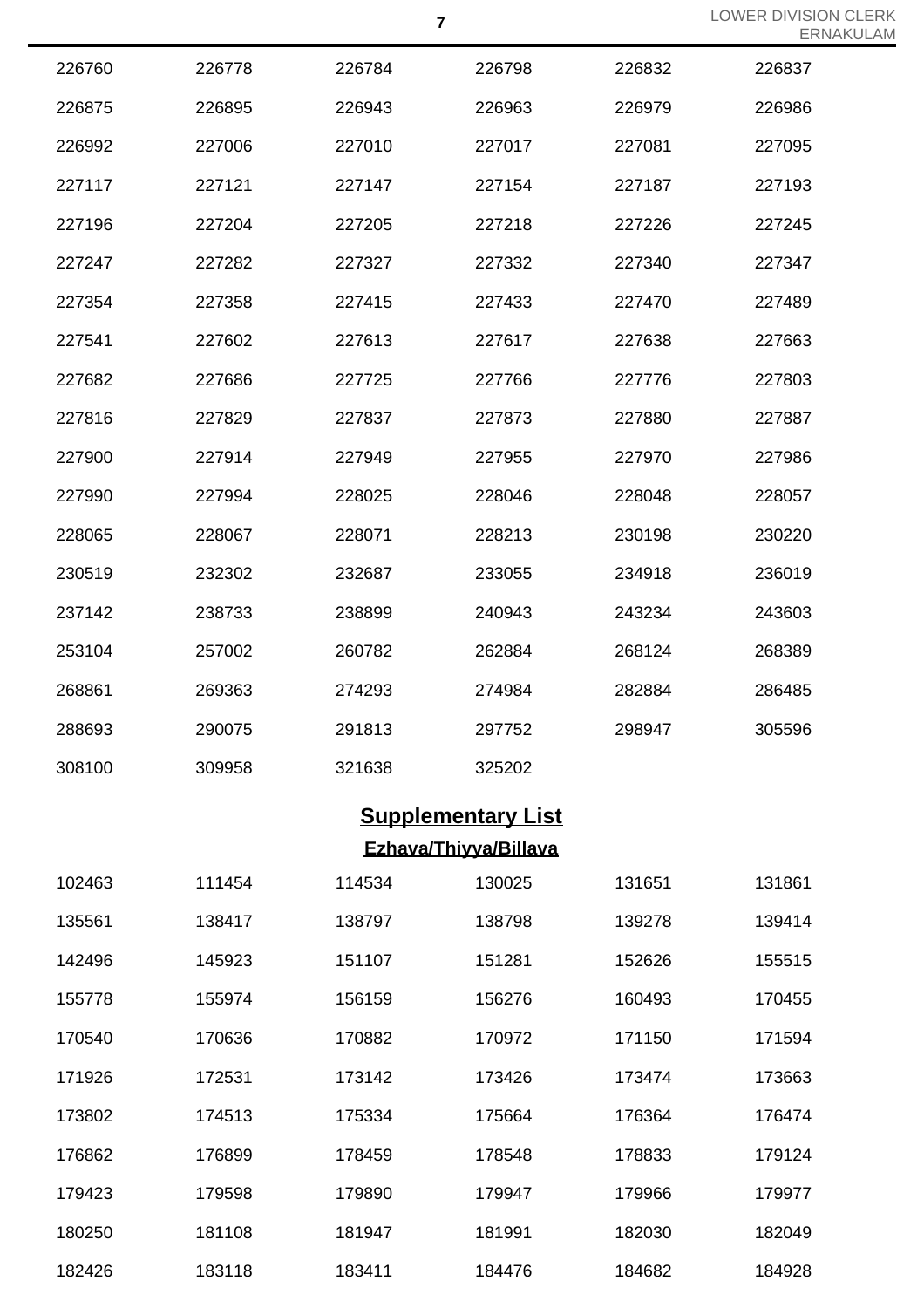|        |        |        |        |        | $-1111$ |
|--------|--------|--------|--------|--------|---------|
| 184972 | 185147 | 185675 | 186354 | 186487 | 186535  |
| 186547 | 186583 | 186910 | 187382 | 187450 | 189709  |
| 191531 | 193182 | 193222 | 195176 | 195308 | 195881  |
| 196784 | 197527 | 200055 | 200936 | 207972 | 208127  |
| 208190 | 208194 | 208224 | 208331 | 208380 | 208803  |
| 209008 | 209157 | 209220 | 209312 | 209411 | 209458  |
| 209500 | 209550 | 209605 | 209769 | 209830 | 210265  |
| 210282 | 210416 | 210596 | 210642 | 210725 | 210759  |
| 210803 | 210826 | 210871 | 210997 | 211020 | 211027  |
| 211028 | 211092 | 211366 | 211505 | 211573 | 211580  |
| 211651 | 211676 | 211778 | 211888 | 211890 | 212027  |
| 212746 | 212759 | 212853 | 212861 | 212939 | 213015  |
| 213102 | 213178 | 213230 | 213242 | 213261 | 213299  |
| 213349 | 213411 | 213523 | 213699 | 213784 | 213883  |
| 214006 | 214097 | 214248 | 214304 | 214356 | 214412  |
| 214588 | 214775 | 214867 | 214873 | 214980 | 215283  |
| 215367 | 215519 | 215572 | 215614 | 215772 | 215862  |
| 215973 | 216059 | 216222 | 216302 | 216417 | 216607  |
| 216625 | 216652 | 216655 | 216767 | 216776 | 216932  |
| 216970 | 217042 | 217244 | 217393 | 217478 | 217481  |
| 217640 | 217878 | 218037 | 218053 | 218109 | 218126  |
| 218221 | 218372 | 218588 | 218630 | 218695 | 218799  |
| 218875 | 219178 | 219186 | 219308 | 219350 | 219428  |
| 219522 | 219655 | 219713 | 219735 | 219744 | 219899  |
| 219945 | 220073 | 220201 | 220313 | 220317 | 220390  |
| 220568 | 220587 | 220787 | 220808 | 220869 | 220922  |
| 221017 | 221069 | 221111 | 221352 | 221462 | 221632  |
| 221795 | 221882 | 221994 | 222194 | 222222 | 222258  |
| 222278 | 222456 | 222489 | 222528 | 222942 | 223031  |
| 223044 | 223550 | 223770 | 223818 | 223848 | 223892  |
| 224120 | 224246 | 224458 | 225074 | 225220 | 225280  |
| 225565 | 226348 | 226454 | 226811 | 226859 | 226958  |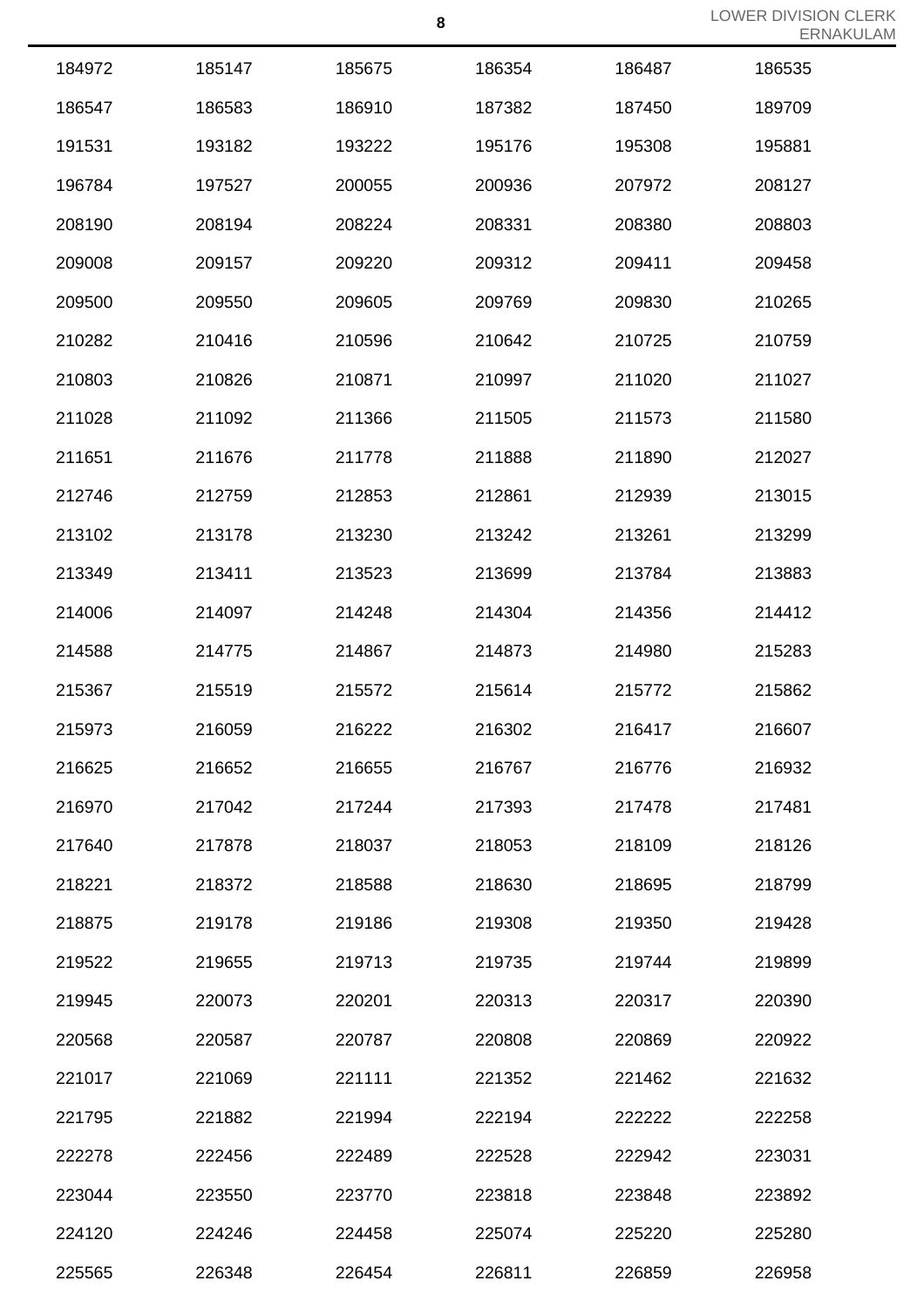| 227243 | 227250 | 227368 | 227375                 | 227495 | 227643 |  |
|--------|--------|--------|------------------------|--------|--------|--|
| 227681 | 230740 | 234987 | 237226                 | 239570 | 240981 |  |
| 311864 | 318033 |        |                        |        |        |  |
|        |        |        | <b>Scheduled Caste</b> |        |        |  |
| 108569 | 113111 | 113537 | 113958                 | 114411 | 116152 |  |
| 116510 | 120933 | 122273 | 127679                 | 128894 | 135632 |  |
| 141118 | 143867 | 146164 | 151356                 | 159825 | 174062 |  |
| 176437 | 180628 | 181267 | 183120                 | 184361 | 186585 |  |
| 188404 | 190433 | 190877 | 191236                 | 192963 | 194210 |  |
| 207923 | 208033 | 208186 | 208250                 | 208285 | 209057 |  |
| 209135 | 209447 | 209745 | 210016                 | 210107 | 210122 |  |
| 210205 | 210450 | 210451 | 210549                 | 210607 | 210697 |  |
| 210893 | 211058 | 211245 | 211257                 | 211273 | 211371 |  |
| 211458 | 211557 | 211990 | 211995                 | 212096 | 212172 |  |
| 212320 | 212473 | 212627 | 212903                 | 213829 | 214010 |  |
| 214189 | 214228 | 214386 | 214544                 | 214609 | 214791 |  |
| 214907 | 214949 | 215027 | 215097                 | 215338 | 215455 |  |
| 215539 | 215724 | 215767 | 216071                 | 216227 | 216467 |  |
| 216500 | 216769 | 216865 | 217102                 | 217437 | 217683 |  |
| 217712 | 217754 | 217952 | 218027                 | 218305 | 218679 |  |
| 218996 | 219191 | 219673 | 219774                 | 219802 | 219823 |  |
| 219988 | 220095 | 220120 | 220180                 | 220225 | 220339 |  |
| 220383 | 220481 | 220514 | 221715                 | 221721 | 221772 |  |
| 222065 | 222408 | 222509 | 222800                 | 222822 | 222957 |  |
| 223617 | 223852 | 224035 | 224188                 | 224446 | 224660 |  |
| 224672 | 224945 | 224980 | 225295                 | 225648 | 225666 |  |
| 225840 | 225851 | 225918 | 225972                 | 226277 | 226522 |  |
| 226715 | 226826 | 226954 | 226977                 | 227106 | 227220 |  |
| 227330 | 227385 | 227399 | 227440                 | 227723 | 227804 |  |
| 227861 | 227917 | 230638 | 249147                 | 259551 |        |  |
|        |        |        | <b>Scheduled Tribe</b> |        |        |  |
| 128536 | 136488 | 175747 | 189931                 | 191029 | 191784 |  |

LOWER DIVISION CLERK

ERNAKULAM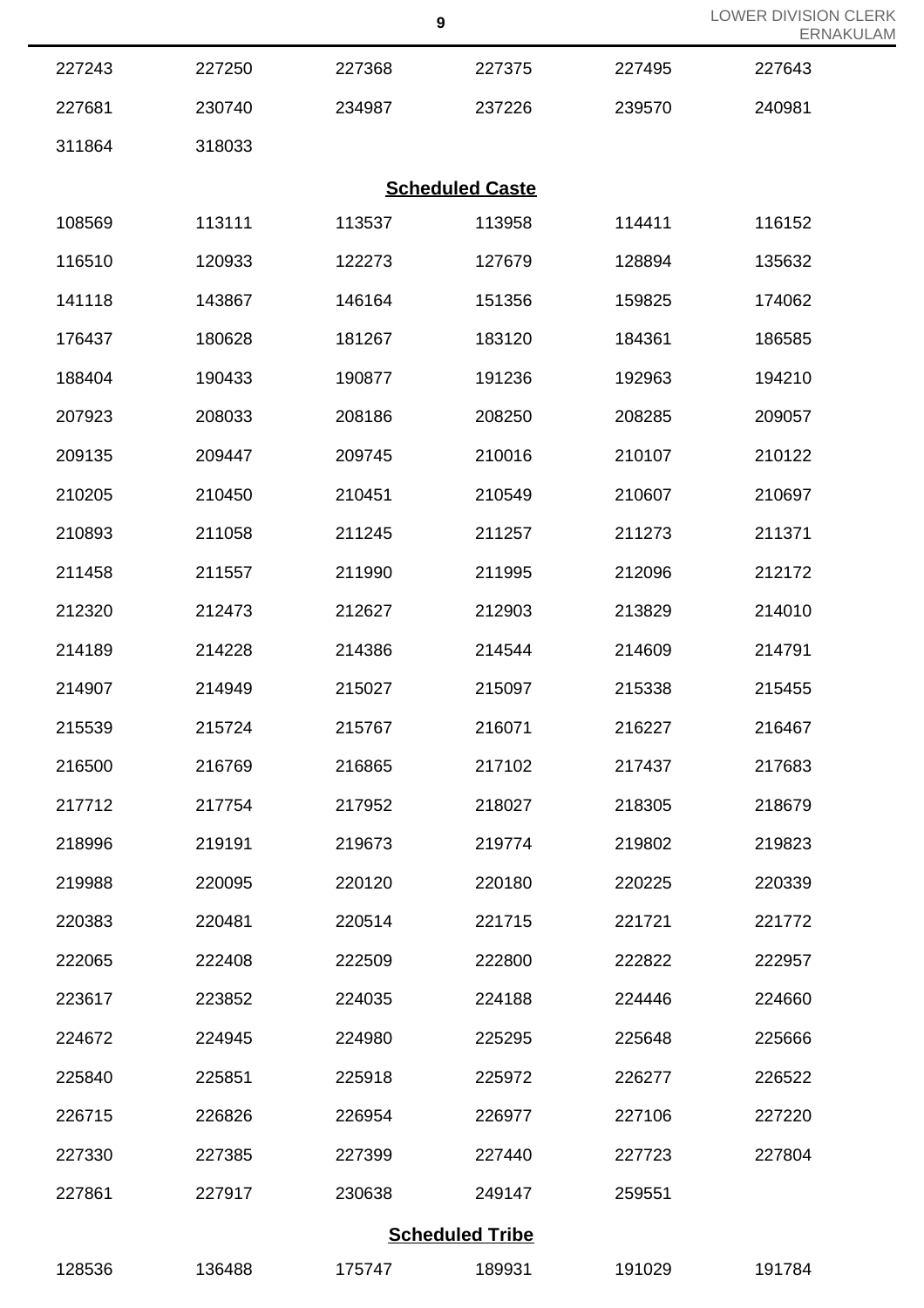|                 |                 |               |        |                 | EKI    |
|-----------------|-----------------|---------------|--------|-----------------|--------|
| 195019          | 195669          | 195898        | 196241 | 198775          | 199611 |
| 199717          | 200088          | 200346        | 200880 | 200960          | 201613 |
| 202254          | 202554          | 202606        | 204326 | 204898 DA-LD/CP | 205057 |
| 205130          | 205438          | 205554        | 206090 | 206247          | 206771 |
| 207242          | 208169          | 208473        | 208502 | 208519          | 209403 |
| 210194          | 212927          | 213628        | 213840 | 213870          | 214691 |
| 215017          | 215088          | 215384        | 217307 | 218318          | 218527 |
| 219091          | 221108          | 221510        | 222341 | 223223          | 223767 |
| 224318          | 224516          | 224741        | 225454 | 226614          | 226644 |
| 285477          | 304151          | 304416        | 304937 | 305174          | 305961 |
| 306116          | 306187          | 306208        | 306241 | 306394          | 306454 |
| 306689 DA-LD/CP | 307181 DA-LD/CP | 307344        | 307468 | 307551          | 307556 |
| 308067          | 308433          | 308454        | 308516 | 308588 DA-LV    | 308738 |
| 308902          | 309338          | 309501        | 309566 | 309583          | 309680 |
| 309757          | 309805          | 309831        | 310004 | 310163          | 310393 |
| 310438          | 310470          | 310525        | 310635 | 310703          | 310813 |
| 310825          | 311149          | 311235        | 311262 | 311377          | 313105 |
| 318529          | 321532          | 327553        | 327824 | 328683          | 329710 |
| 330816          | 332224          |               |        |                 |        |
|                 |                 | <b>Muslim</b> |        |                 |        |
| 103308          | 106012          | 110819        | 111868 | 131284          | 133562 |
| 138799          | 143042          | 145085        | 145728 | 149015          | 152254 |
| 161837          | 167237          | 171131        | 176748 | 179715          | 180307 |
| 187268          | 187828          | 188448        | 189915 | 192423          | 202833 |
| 204035          | 207931          | 207981        | 208007 | 208117          | 208122 |
| 208246          | 208297          | 208309        | 208435 | 208458          | 208466 |
| 208481          | 208554          | 208600        | 208647 | 208662          | 208709 |
| 208768          | 209025          | 209128        | 209197 | 209351          | 209449 |
| 209692          | 209898          | 209934        | 210006 | 210027          | 210055 |
| 210067          | 210271          | 210336        | 210643 | 210754          | 210818 |
| 210947          | 210973          | 211037        | 211052 | 211164          | 211167 |
| 211191          | 211383          | 211389        | 211428 | 211500          | 211592 |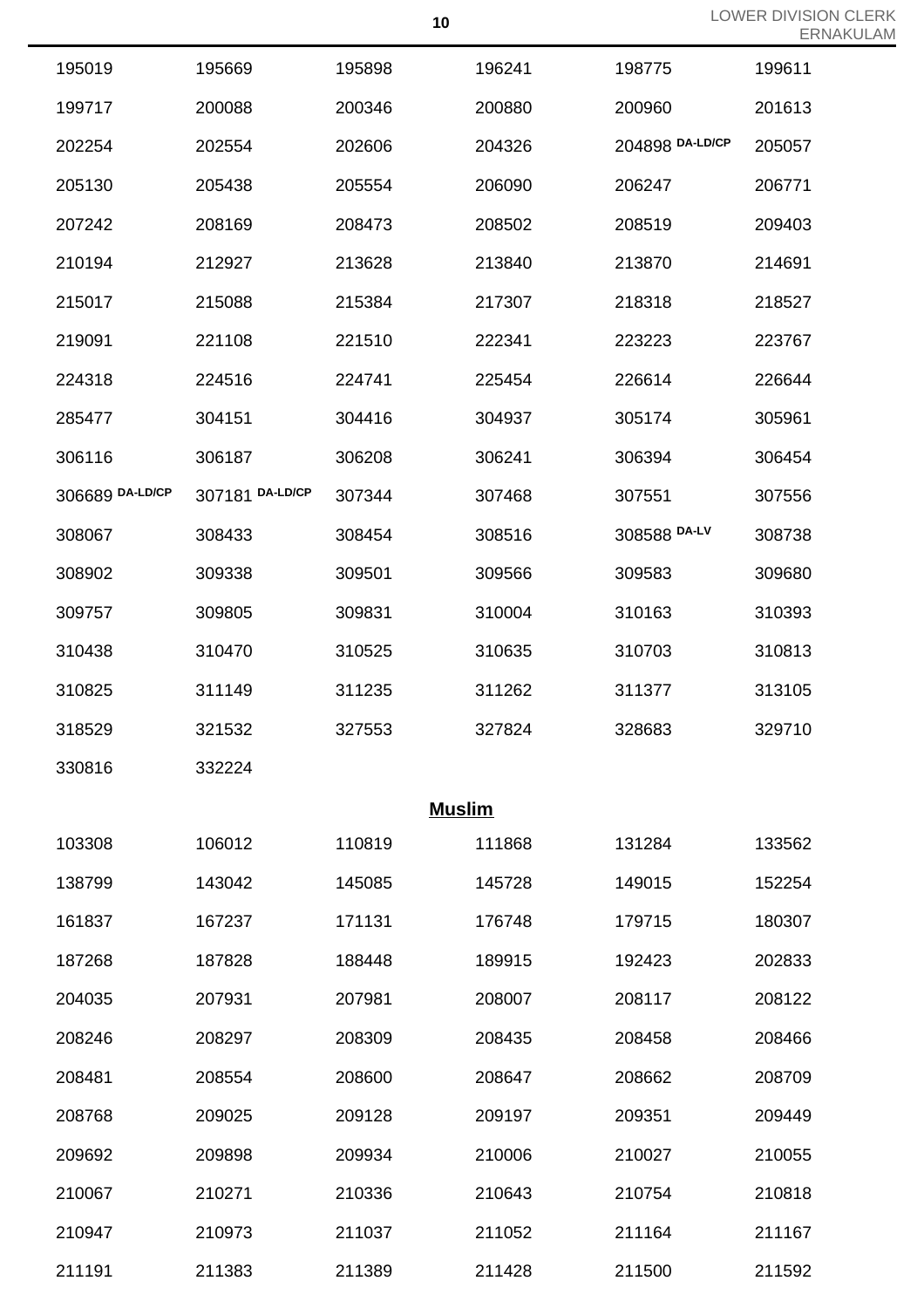LOWER DIVISION CLERK AM

|              |        |        |                            |        | <b>ERNAKULA</b> |
|--------------|--------|--------|----------------------------|--------|-----------------|
| 211615       | 211726 | 211867 | 212050                     | 212126 | 212167          |
| 212197       | 212617 | 212629 | 212643                     | 212738 | 212744          |
| 212851       | 213024 | 213244 | 213252                     | 213253 | 214019          |
| 214020       | 214037 | 214047 | 214081                     | 214112 | 214122          |
| 214311       | 214540 | 214573 | 214600                     | 214855 | 214982          |
| 215116       | 215179 | 215278 | 215313                     | 215319 | 215491          |
| 215567       | 215593 | 215830 | 215868                     | 215910 | 215961          |
| 215967       | 215984 | 216024 | 216103                     | 216316 | 216356          |
| 216373       | 216460 | 216726 | 216890                     | 217112 | 217278          |
| 217312       | 217387 | 217415 | 217434                     | 217499 | 217591          |
| 217718       | 217809 | 217913 | 217921                     | 218096 | 218129          |
| 218193       | 218337 | 218514 | 218698                     | 218714 | 218721          |
| 218755       | 218774 | 218820 | 218869                     | 218940 | 219080          |
| 219097       | 219155 | 219181 | 219226                     | 219411 | 219421          |
| 219534       | 219562 | 219709 | 219928                     | 220028 | 220056          |
| 220160       | 220374 | 220404 | 220420                     | 220591 | 220758          |
| 221036       | 221267 | 221306 | 221354                     | 221357 | 221373          |
| 221562       | 221585 | 221623 | 221808                     | 221845 | 221852          |
| 221905       | 222004 | 222043 | 222212                     | 222354 | 222446          |
| 222585 DA-LV | 222708 | 222754 | 222946                     | 222951 | 223470          |
| 223537       | 223928 | 223971 | 224095                     | 224130 | 224243          |
| 224393       | 224427 | 224656 | 224750                     | 224782 | 224842          |
| 225202       | 225223 | 225251 | 225312                     | 225408 | 225436          |
| 225729       | 225811 | 226026 | 226156                     | 226242 | 226250          |
| 226290       | 226739 | 226817 | 227140                     | 227355 | 227371          |
| 227598       | 227956 | 228019 | 231286                     | 233872 | 245082 DA-LD/CP |
| 246200       | 270964 | 275392 | 293846                     | 297096 |                 |
|              |        |        | <b>Latin Catholics/A.I</b> |        |                 |
| 101353       | 158198 | 162790 | 172595                     | 172896 | 173849          |
| 174689       | 182098 | 184915 | 188408                     | 188411 | 189178          |
| 190028       | 208773 | 209476 | 209569                     | 209992 | 210474          |
| 210630       | 211091 | 211390 | 212675                     | 213196 | 213553          |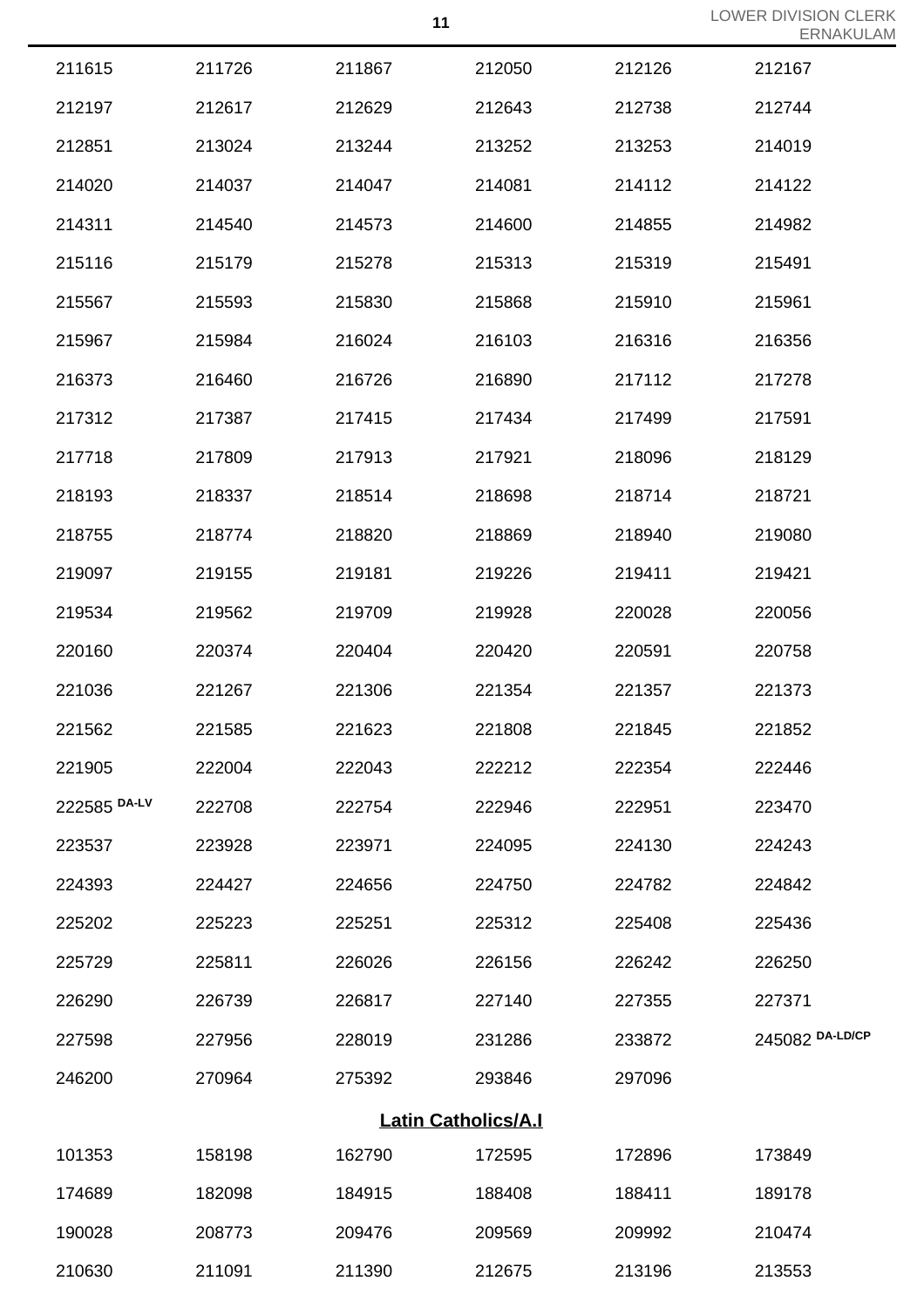|                   |        |        |            |        | ERN/   |  |
|-------------------|--------|--------|------------|--------|--------|--|
| 213859            | 214071 | 214184 | 214413     | 214456 | 214496 |  |
| 214582            | 214871 | 214997 | 215221     | 215422 | 215508 |  |
| 215698            | 215903 | 216147 | 217866     | 218036 | 218050 |  |
| 218140            | 218507 | 218581 | 218932     | 219425 | 219466 |  |
| 219506            | 220021 | 220286 | 220747     | 220991 | 221208 |  |
| 221448            | 221570 | 221633 | 222680     | 223186 | 223234 |  |
| 223549            | 223592 | 224267 | 224342     | 224459 | 224645 |  |
| 224666            | 224971 | 225162 | 225204     | 225558 | 225759 |  |
| 226099            | 226154 | 226520 | 227087     | 227530 | 227542 |  |
|                   |        |        | <b>OBC</b> |        |        |  |
| 101174            | 108789 | 109329 | 119363     | 122278 | 124379 |  |
| 125982            | 128759 | 130292 | 130324     | 136623 | 176790 |  |
| 180414            | 183680 | 184554 | 184783     | 192701 | 193066 |  |
| 208354            | 208572 | 208622 | 208657     | 209127 | 209908 |  |
| 210021            | 210243 | 210933 | 211453     | 211929 | 213054 |  |
| 213358            | 214677 | 215298 | 215551     | 216011 | 216546 |  |
| 216994            | 218599 | 219697 | 219817     | 220714 | 220975 |  |
| 221135            | 221334 | 222040 | 222053     | 222184 | 222284 |  |
| 223278            | 223285 | 224116 | 224633     | 226039 | 226602 |  |
| 226667            | 226867 | 227905 | 316235     |        |        |  |
| <b>Viswakarma</b> |        |        |            |        |        |  |
| 116089            | 127678 | 151544 | 170022     | 190000 | 192311 |  |
| 199035            | 208089 | 208470 | 208838     | 208861 | 209095 |  |
| 209311            | 210435 | 210539 | 211818     | 212046 | 212111 |  |
| 212164            | 214370 | 214465 | 214902     | 215477 | 215537 |  |
| 215756            | 216008 | 216424 | 216603     | 216665 | 217618 |  |
| 218211            | 218704 | 218863 | 219224     | 219365 | 220377 |  |
| 220622            | 220656 | 220980 | 221054     | 221297 | 221356 |  |
| 221668            | 223381 | 223404 | 224231     | 224637 | 224808 |  |
| 225219            | 225778 | 225879 | 225926     | 226130 | 226708 |  |
| 226906            | 227668 | 227853 | 261812     |        |        |  |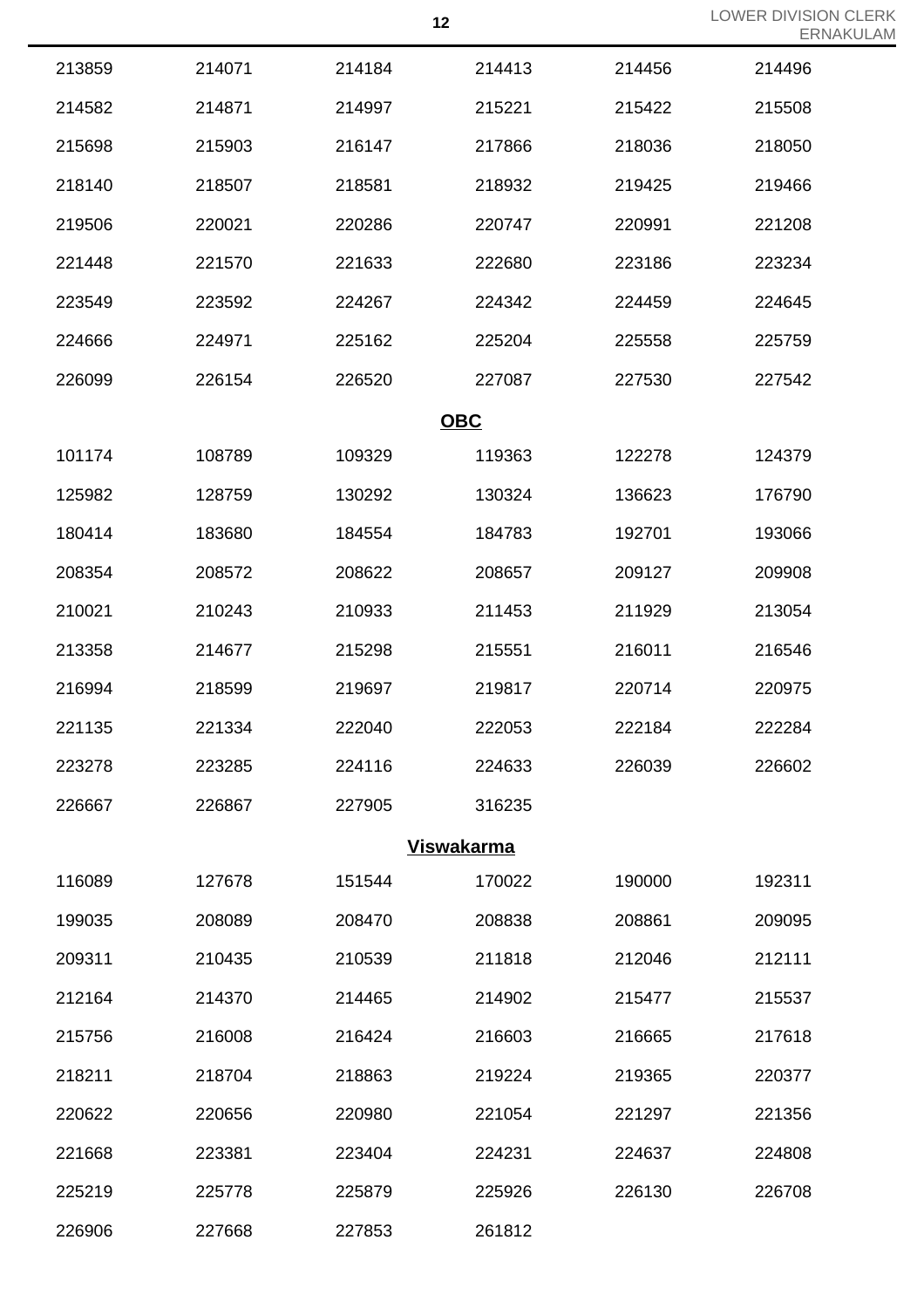| 13                                              |        |        |        |        | LOWER DIVISION CLERK<br><b>ERNAKULAM</b> |  |  |
|-------------------------------------------------|--------|--------|--------|--------|------------------------------------------|--|--|
| <b>SIUC Nadar</b>                               |        |        |        |        |                                          |  |  |
| 101936                                          | 103462 | 103512 | 105127 | 115357 | 116036                                   |  |  |
| 117811                                          | 117962 | 118729 | 121328 | 123888 | 128883                                   |  |  |
| 129995                                          | 130633 | 130634 | 131772 | 135134 | 137410                                   |  |  |
| 217171                                          |        |        |        |        |                                          |  |  |
| <b>Scheduled Caste Converts to Christianity</b> |        |        |        |        |                                          |  |  |
| 118919                                          | 195232 | 198110 | 206806 | 209043 | 210447                                   |  |  |
| 211116                                          | 211204 | 211412 | 212515 | 215607 | 217280                                   |  |  |
| 221014                                          | 222758 | 224610 | 224729 | 224818 | 226653                                   |  |  |
| 227574                                          |        |        |        |        |                                          |  |  |
| <b>Dheevara</b>                                 |        |        |        |        |                                          |  |  |
| 173369                                          | 173561 | 175633 | 176002 | 176012 | 180617                                   |  |  |
| 188817                                          | 209379 | 212633 | 214506 | 217279 | 217849                                   |  |  |
| 219804                                          | 221556 | 222914 | 222982 | 223502 | 224967                                   |  |  |
| 227442                                          |        |        |        |        |                                          |  |  |
| <b>Hindu Nadar</b>                              |        |        |        |        |                                          |  |  |
| 104346                                          | 106258 | 107310 | 108399 | 109403 | 111817                                   |  |  |
| 113720                                          | 114248 | 116780 | 117801 | 122520 | 125932                                   |  |  |
| 130785                                          | 132433 | 137539 | 207973 | 210148 | 214473                                   |  |  |
| 244848                                          |        |        |        |        |                                          |  |  |

## **List of Differently Abled Candidates for 3% Reservation**

**Low Vision**

| 119718 DA-LV              | 164486 DA-LV | 169378 DA-LV | 174814 DA-LV | 184711 DA-LV | 207835 DA-LV |  |
|---------------------------|--------------|--------------|--------------|--------------|--------------|--|
| 207885 DA-LV              | 207903 DA-LV | 207916 DA-LV | 208335 DA-LV | 208545 DA-LV | 210850 DA-LV |  |
| 211135 DA-LV              | 211538 DA-LV | 211551 DA-LV | 211745 DA-LV | 214136 DA-LV | 214147 DA-LV |  |
| 214636 DA-LV              | 214651 DA-LV | 215635 DA-LV | 215840 DA-LV | 215842 DA-LV | 216438 DA-LV |  |
| 216935 DA-LV              | 218643 DA-LV | 218834 DA-LV | 218845 DA-LV | 219441 DA-LV | 219443 DA-LV |  |
| 219835 DA-LV              | 220252 DA-LV | 220436 DA-LV | 222562 DA-LV | 222583 DA-LV | 222585 DA-LV |  |
| <b>Hearing Impairment</b> |              |              |              |              |              |  |
| 183314 DA-HI              | 183707 DA-HI | 184707 DA-HI | 207847 DA-HI | 207866 DA-HI | 208149 DA-HI |  |
| 208151 DA-HI              | 208351 DA-HI | 211341 DA-HI | 211533 DA-HI | 211739 DA-HI | 213738 DA-HI |  |
| 213942 DA-HI              | 213947 DA-HI | 214439 DA-HI | 214446 DA-HI | 214635 DA-HI | 214838 DA-HI |  |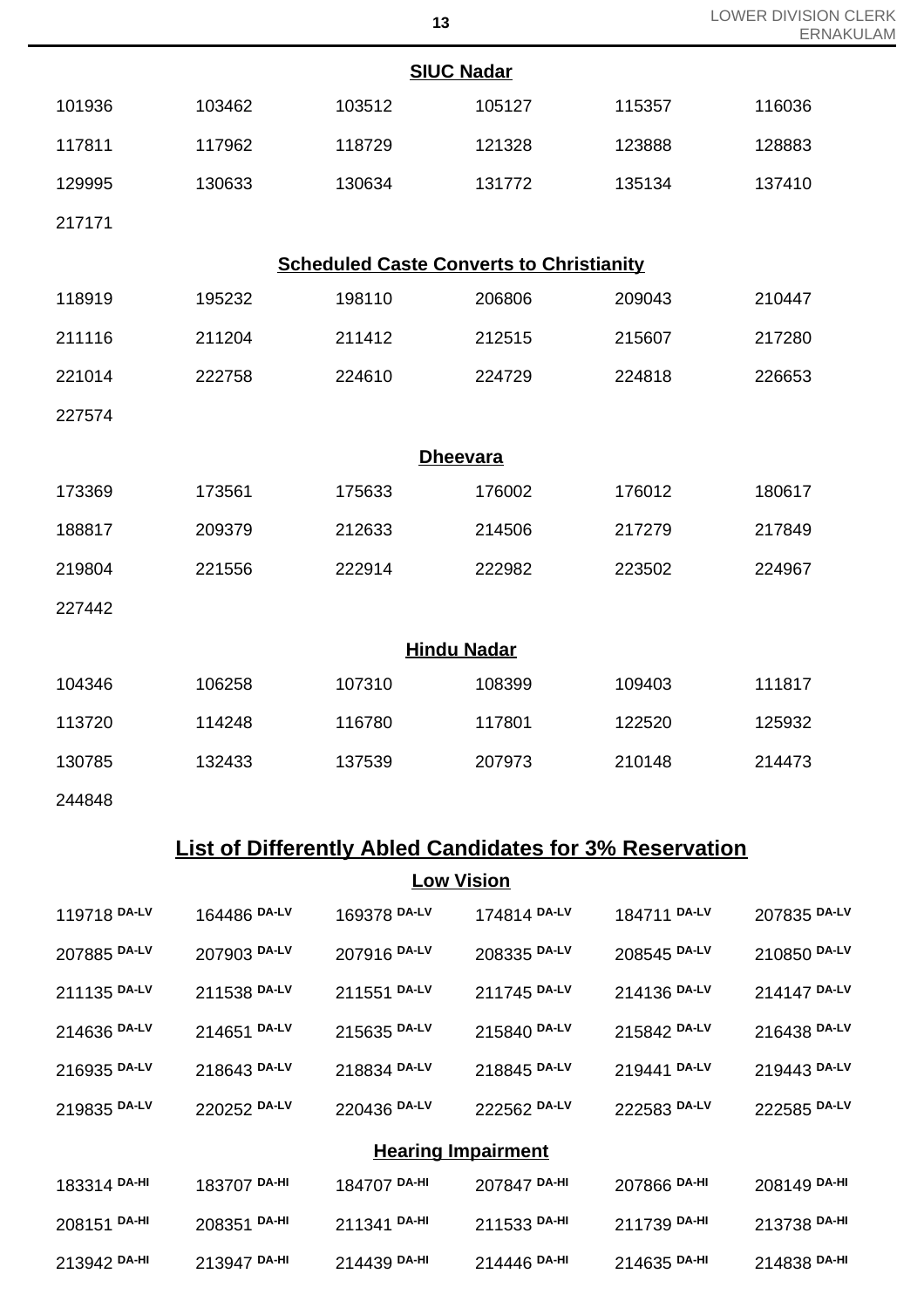| 214849 DA-HI                                 | 215641 DA-HI    | 215851 DA-HI    | 216245 DA-HI    | 216451 DA-HI    | 216741 DA-HI    |  |
|----------------------------------------------|-----------------|-----------------|-----------------|-----------------|-----------------|--|
| 216946 DA-HI                                 | 218445 DA-HI    | 218446 DA-HI    | 218636 DA-HI    | 218641 DA-HI    | 218851 DA-HI    |  |
| 219046 DA-HI                                 | 219436 DA-HI    | 220040 DA-HI    | 222541 DA-HI    | 222592 DA-HI    | 222614 DA-HI    |  |
| <b>Locomotor Disability / Cerebral Palsy</b> |                 |                 |                 |                 |                 |  |
| 117922 DA-LD/CP                              | 154342 DA-LD/CP | 169088 DA-LD/CP | 170900 DA-LD/CP | 184095 DA-LD/CP | 184896 DA-LD/CP |  |
| 185212 DA-LD/CP                              | 199148 DA-LD/CP | 207899 DA-LD/CP | 208543 DA-LD/CP | 208743 DA-LD/CP | 211136 DA-LD/CP |  |
| 211141 DA-LD/CP                              | 211151 DA-LD/CP | 211543 DA-LD/CP | 211552 DA-LD/CP | 211749 DA-LD/CP | 214150 DA-LD/CP |  |
| 214648 DA-LD/CP                              | 215638 DA-LD/CP | 215839 DA-LD/CP | 216441 DA-LD/CP | 218452 DA-LD/CP | 218648 DA-LD/CP |  |
| 218848 DA-LD/CP                              | 219042 DA-LD/CP | 219047 DA-LD/CP | 219440 DA-LD/CP | 219633 DA-LD/CP | 220048 DA-LD/CP |  |
| 220240 DA-LD/CP                              | 222564 DA-LD/CP | 245082 DA-LD/CP |                 |                 |                 |  |